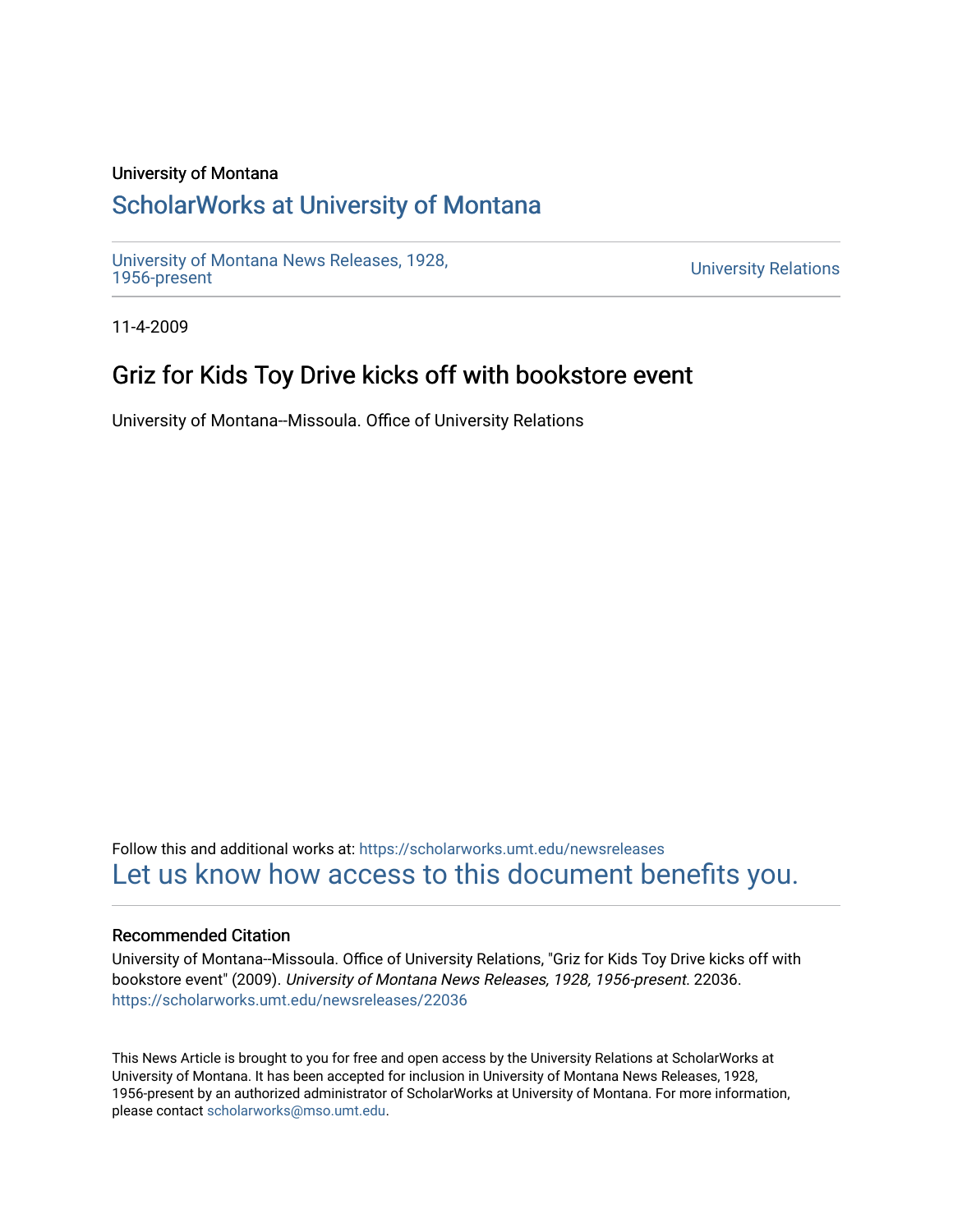

UNIVERSITY RELATIONS • MISSOULA. MT 59812 • 406.243.2522 • FAX: 406.243.4520

Nov. 4, 2009

**Contact:** Allison Squires, events coordinator, University Relations, 406-243-4853, [allison.squires@umontana.edu](mailto:allison.squires@umontana.edu).

# **GRIZ FOR KIDS TOY DRIVE KICKS OFF WITH BOOKSTORE EVENT MISSOULA —**

Join the Montana Grizzlies football team and the rest of Griz Nation while supporting local children when the fifth annual Griz for Kids Toy Drive kicks off at 6 p.m. Thursday, Nov. 12, at The Bookstore at The University of Montana.

Head coach Bobby Hauck, Monte and several members of the Montana Grizzly football team will be on hand until 8 p.m. to greet fans and help collect new, unwrapped children's toys and logo wear. The bookstore will offer a 20 percent discount on all Griz logo merchandise. The players and Monte also will autograph purchases for the public.

Senior wide receiver Marc Mariani and senior offensive tackle Levi Horn, co-chairs of this year's toy drive, will attend the event.

"The holiday season is a time for giving and generosity," Mariani said. "Griz football gets so much support from the community, and I'm honored to get the word out about an event that brings so much joy to many families in our community."

Mariani and Horn said they hope to collect more Griz for Kids donations than ever before, especially in a year when difficult economic times are likely to hurt more families.

"My whole life I have personally been affected by these toy drives," Horn said." I have seen the happiness they bring because my mother volunteered for the local toy drives in